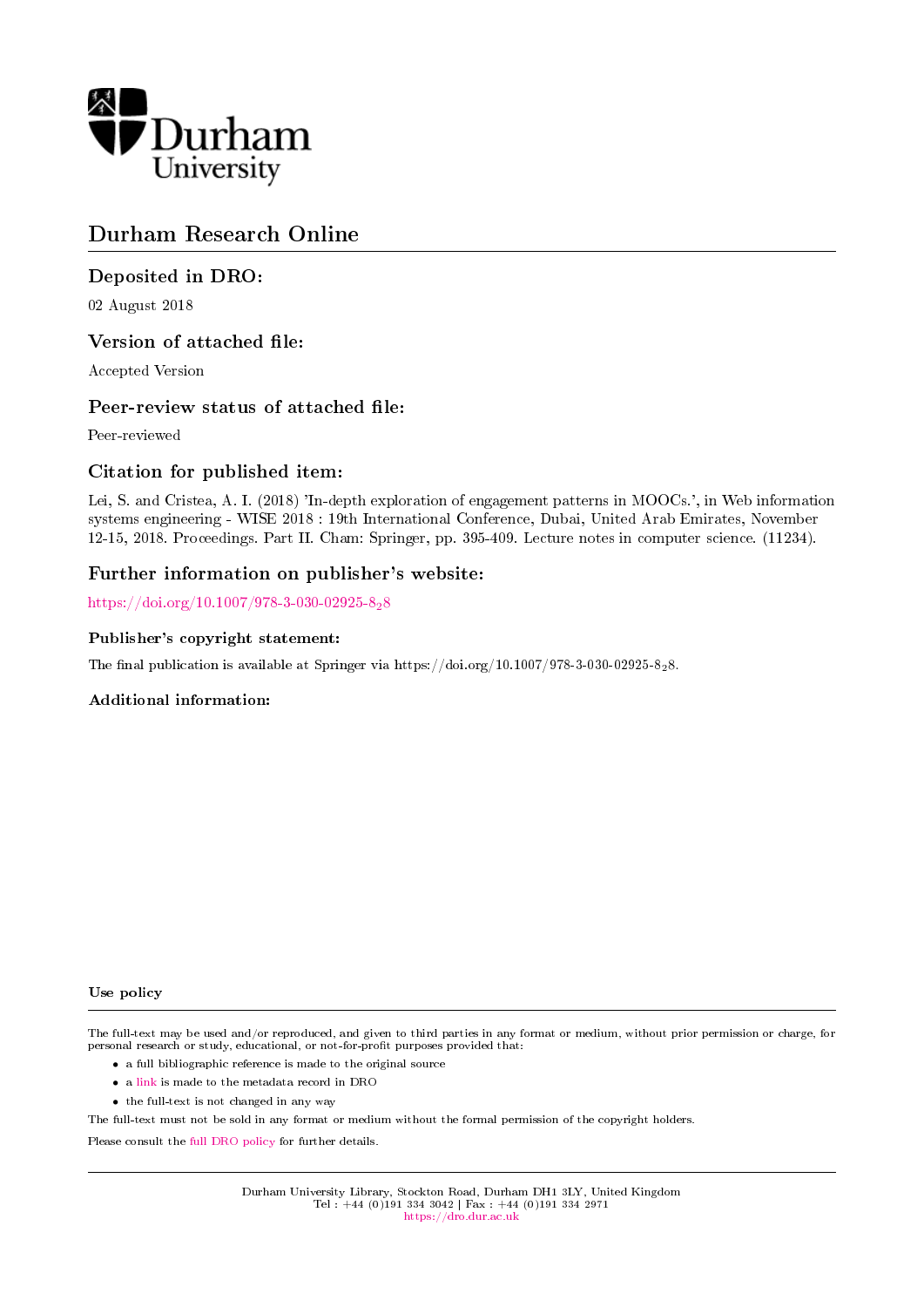# **In-depth Exploration of Engagement Patterns in MOOCs**

First Author<sup>1[0000-1111-2222-3333]</sup> and Second Author<sup>2[1111-2222-3333-4444]</sup>

<sup>1</sup> [first address] 2 [second address] email@com

**Abstract.** With the advent of 'big data', various new methods have been proposed to explore data in several domains. In the domain of learning (and elearning, in particular), the outcomes lag somewhat behind. This is not unexpected, as e-learning has the additional dimensions of learning, engagement, and other psychological aspects, to name but a few, beyond 'simple' data crunching. This means, the goals of data exploration for e-learning are somewhat different to the goals for practically all other domains: finding out what students do is not enough, it is only the means to the end of supporting student learning and increasing their *engagement*. This paper thus focuses specifically on student engagement, a crucial issue especially for MOOCs, by studying in much greater detail than previous work, the *engagement of students based on clustering students according to three fundamental* (and, arguably, comprehensive) *dimensions: learning, social, assessment*. The study's value lies also in the fact that it is among the few studies using *real-world longitudinal data* (6 runs of a course, over 3 years) from a *large number of students*.

**Keywords:** E-learning · Behavioral analysis · Clustering analysis · K-means · MOOCs.

### **1 Introduction**

"Educators, theorists, and policymakers alike tout engagement as a key to addressing educational problems, such as low achievement and escalating dropout rates" [12]. However, it is a known fact that, in many online environments, and especially in MOOCs, due to "the absence of teacher supervision and opportunities to provide direct feedback, students may lack opportunities to control and interact with a learning environment" [10]. Thus, engagement of the students is a vital target for analysis as well as enhancement, especially for MOOCs. This paper proposes an *in-depth method for exploration of engagement patterns in MOOCs*, based on clustering of students according to *three fundamental* (and, arguably, comprehensive) *dimensions: learning, social and assessment*. This is, to our knowledge, the first study to propose such an in-depth engagement exploration based on clustering (here, the widely popular kmeans clustering method is used). Additionally, the paper analyses *real-world data* from a *longitudinal study* of 6 runs of a course, between 2015-1017, with a *large number of students* (48,698), on a MOOC platform that has seen less exploration,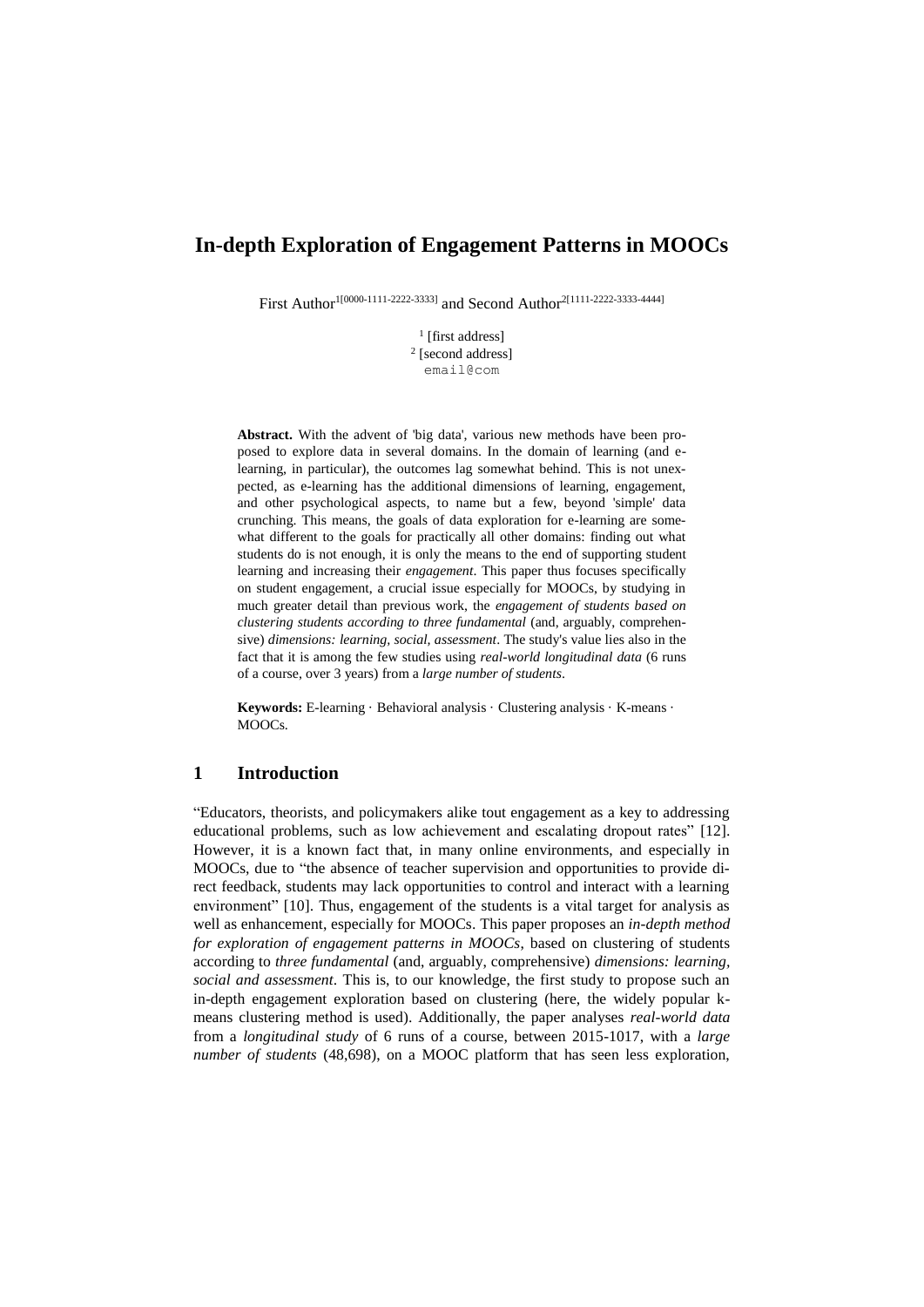albeit rooted in pedagogical principles [13], unlike some of its competitors, namely, *FutureLearn* (www.futurelearn.com ).

The remainder of the paper contains first related work, after which section 3 presents our methodological approach; next, section 4 reports the results of the in-depth analysis. We briefly discuss findings and conclude in section 5.

### **2 Related Work**

Student and learner engagement has many definitions, depending on the perspective it is employed from. Similarly, there is no clear collective understanding on the methods of monitoring and measuring engagement [5, 12]. An interesting way of defining engagement is that based on the Flow theory [2]. Recent highly-cited work under this umbrella [11] analyses student engagement defined in terms of concentration, interest and enjoyment, which are measured based on self-reporting. The work however focusses on a relatively small number of US high-school students, unlike our study. Recent research on engagement in MOOCs [4] defines engagement in terms of length of time of video-watching, as well as existence of problem solving attempts, parameters which are related to our current study.

A special issue on the subject discusses also the variety in grain-size of the measurement tools, starting from microlevel (e.g., individual's engagement in the moment, task or learning activity) versus macrolevel (as in groups of learners), with measurements for the former such as brain imaging, eye tracking, etc., and for the latter, discourse analysis, observations, ratings, etc. [12] They also note that, whilst they categorize engagement as behavioral, cognitive, emotional and agentic, the motivational and self-regulations constructs run through each of these dimensions. Behavioral engagement, which is the one targeted also by the current study, has been shown in the past to be related to achievement in learning [9]. [12] cautions however that higherorder processing (such as exams or strategic thinking tasks) might not be well caught by behavioral engagement. However, we argue here that MOOCs don't provide normally exams per se, and that the type of tests at the end of a MOOC often emulate the level of the tasks given during the MOOC (including the inclusion or exclusion of higher-order processing tasks).

A relatively recent review of measurement methods for student engagement [5] concludes that, whilst most technology-mediated learning research uses self-report measures of engagement, in fact, physiological and systems data offer an alternative method to measuring engagement, and that more research is needed in this area, including determining the system data and values needed for the engagement evaluation. Our in-depth, longitudinal study builds upon these recommendations and proposes novel ways of analyzing and measuring the student engagement in MOOCs.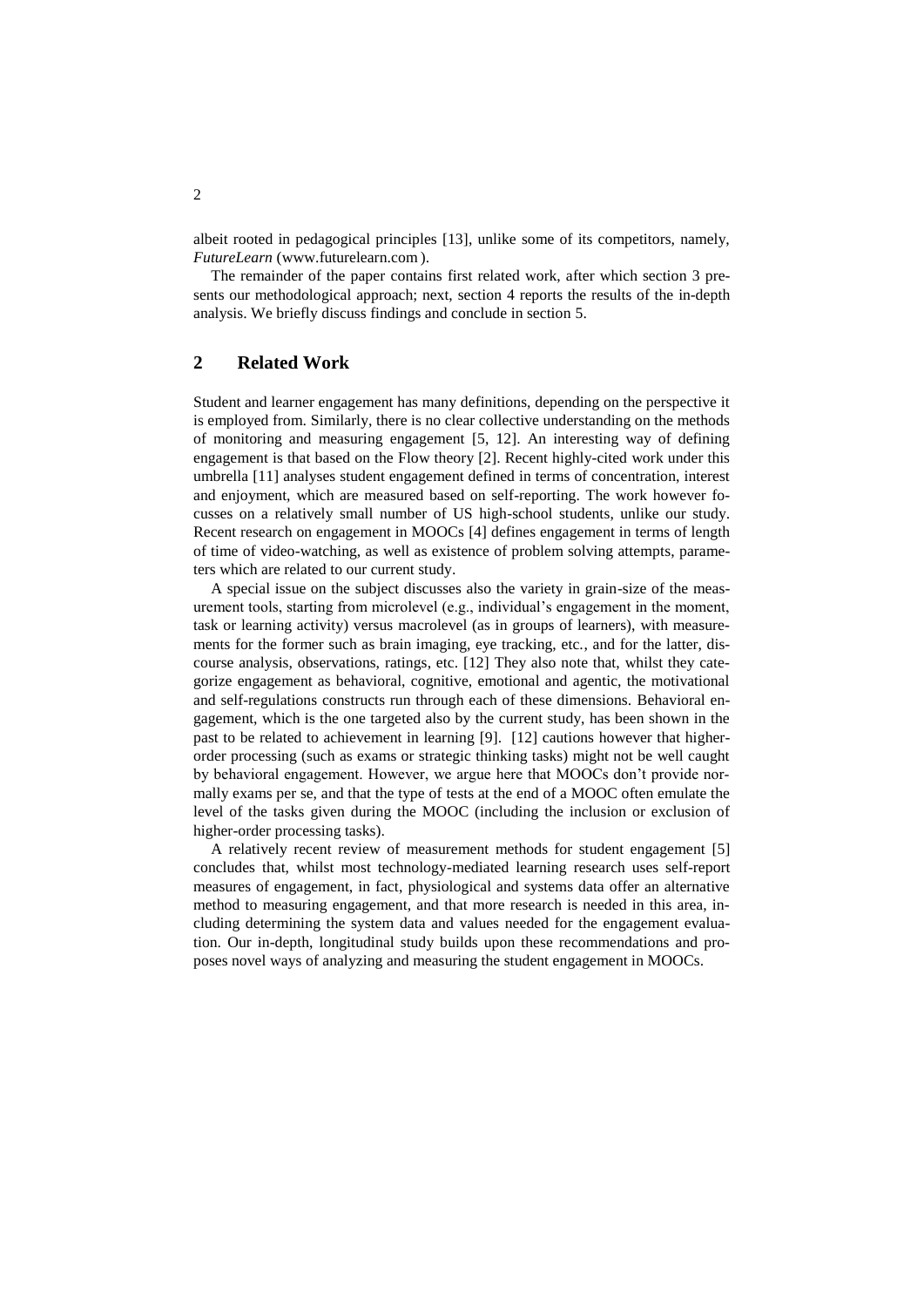### **3 Method**

#### **3.1 MOOC Settings and the Dataset**

Each MOOC on FutureLearn is hierarchically structured into *weeks*, *activities* and *steps*. A *week* may contain several *activities* and an *activity* may contain several *steps*. A *step* is a basic learning unit which may be an article, a video with or without a discussion (comment) list. A *step* may also be a quiz which consists of a set of questions.

The MOOC presented in this study consists of 4 *weeks*. Each *week* contains 4 *activities* and each *activity* contains between 2 and 8 *steps*. In total, there are 18 *steps* in Week 1, 22 *steps* in Week 2, 15 *steps* in Week 3 and 19 *steps* in Week 4. Thus, in total, there are 74 *steps* in the MOOC. The last *activity* of each *week* contains a 'quiz type' of *step*. Each quiz has 5 questions, so there are 20 questions in total in the MOOC. Each *step*, except the 'quiz type' of *step*, provides a discussion board where students can submit comments, and 'like' (as in social network apps e.g. Facebook) each other's comments. Each *step*, except the 'quiz type' of *step*, also provides a "Mark as complete" button for students to claim that they have learnt the *step*.

The MOOC ran 6 times between 2015 and 2017. The total number of students we analyzed is of 45,321, divided between the six runs as 12,628, 9,723, 7,755, 6,218, 8,432 and 3,942. However, 3,377 students unenrolled from the MOOC. Next, 20,532 did not visit any *step*, being thus passively. Therefore, after filtering these out, in total, 24,798 students are considered in this study.

The dataset collected on FutureLearn platform contains behavioral information including visiting a step, marking a step as completed, submiting a comment, 'like'ing a comment, and attempting to answer a question in a quiz. These 5 types of behavioral information are considered in this study. Besides, each time a student attempts to answer a question, FutureLearn records if the answer is correct or incorrect. This is the additional data used in this study.

#### **3.2 Clustering and Fundamental Dimensions**

With complex dataset, we empirically explore student engagement patterns without relying on predefined classes. Clustering, an unsupervised machine learning method, can uncover new relationships in a complex dataset, and has been used to develop profiles that are grounded in student behaviors [1]. In this study, k-means [8], a wellknown non-hierarchical clustering method, is used to partition students into different clusters. This is essential, as it provides insights into engagement patterns caused by the diversity of students, as well as opportunities to compare these patterns and predict behaviors. K-means requires *k*, the number of clusters, as a parameter, but determining this parameter is known to be a challenging issue. One way to determine an optimal  $k$  is the "elbow method", which relays on visually identifying the "elbow point" of a curve drawn on a line chart, but the problem is that this "elbow" cannot always be unambiguously identified, and sometimes there is no elbow or several elbows [6]. In our case, indeed, we were not able to identify a conclusive *k*, but instead obtained several interesting clustering options. Besides, a k-means algorithm normally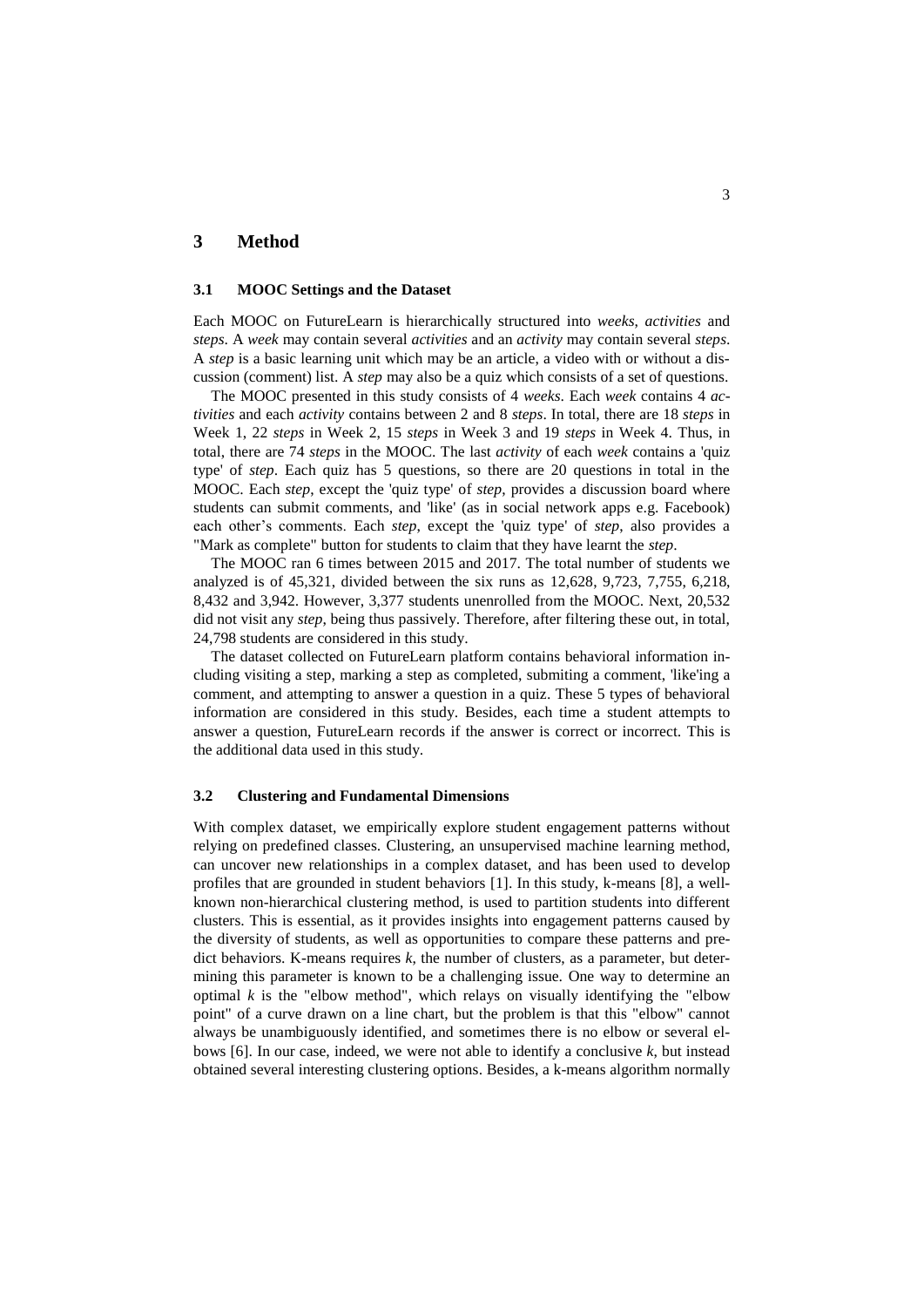favors higher values of *k*, but the latter is not necessarily desirable, as it is very important to consider a more sensible *k* for the nature of the dataset. It is common to run k-means clustering a few times with 3, 4 or 5 as *k*, and compare the results, to determine which is the "final optimal" k to use [1]. In this study, we start with  $k=2$ , with further increments of *1*.

The clustering is based on three fundamental dimensions, namely, *learning*, *social* and *assessment*. In terms of how we determine these three fundamental dimensions, firstly, the core of using FutureLearn (or any other e-learning platforms) is to learn. Thus, to explore engagement patterns, it is essential to investigate how students access learning content. On FutureLearn, basic learning units of a MOOC are *steps*. Therefore, we consider how students visit *steps* as the first dimension, and we label it as 'learning'. Secondly, FutureLearn employs a social constructivist approach inspired by Laurillard's Conversation Framework [7], which describes a general theory of effective learning through conversation (or social interaction). Therefore, we consider how students interact with each other as the second dimension, and label it as 'social'. Thirdly, FutureLearn, as an xMOOCs platform, consider both content and assessment as essential elements of the teaching and learning process [3]. Therefore, we consider how students attempt to answer questions in quizzes as the third dimension, and label it as 'assessment'. Regarding the parameters for the k-means algorithm, we use: 1) (the number of) *steps* (visited by students) to represent the first dimension – learning; 2) (the number of) comments (submitted by students) to represent the second dimension – social; and 3) (the number of) attempts (to answer questions in quizzes) to represent the third dimension – assessment.

### **4 Results**

#### **4.1 Clustering and Validation**

Firstly, we tested  $k = 2$  (two clusters) for the k-means analysis. The convergence was achieved in the  $17<sup>th</sup>$  iteration. The final cluster centers [\(Fig. 1\)](#page-5-0) show that on the standardized scale, all the three variables, i.e., Zscore(steps), Zscore(comments) and Zscore(attempts), of cluster I are higher than those of cluster II. This suggests that students who were allocated in cluster I may be more engaged in the learning, in terms of visiting steps, submitting comments (discussions) and attempting to answer questions in quizzes, than those who were allocated in cluster II.

A one-way ANOVA test was conducted to compare the relative weight of Zscore(steps), Zscore(comments) and Zscore(attempts) in the clustering process. The result shows very large *F* scores ( $F_{steps} = 85,155.321$ ;  $F_{comments} = 4,441.474$ ;  $F_{attempts}$  = 90,965.767), and very small  $p$  values (  $p_{steps} < .001, p_{comments}$ .001,  $p_{attempts}$  < .001) indicating that all three variables have a statistically significant impact on determining the clustering, and that the variables of Zscore(steps) and Zscore(attempts) have stronger impact than the variable of  $F_{comments}$  ( $F_{steps} \approx$  $F_{attemps} \gg F_{comments}, F_{steps} \approx F_{attemps} \approx 22 \times F_{comments}.$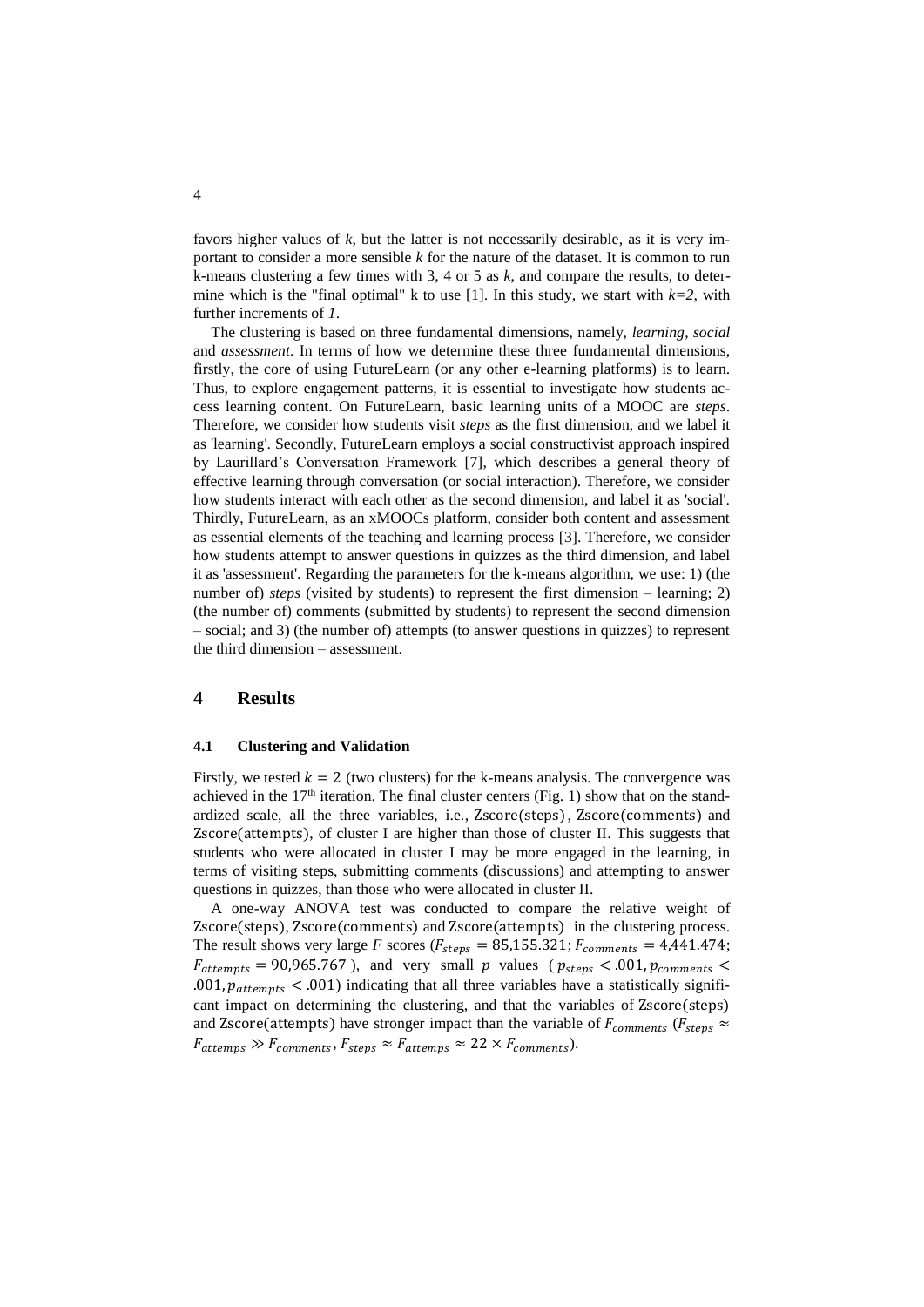

<span id="page-5-0"></span>**Fig. 1.** Comparisons of standardized numbers of steps, comments and attempts between two clusters (k-means analysis, when k=2)

Secondly, we tested  $k = 3$  (three clusters) for the k-means analysis. The convergence was achieved in the  $16<sup>th</sup>$  iteration. We can see from [Fig. 2,](#page-5-1) the final cluster centers, that similar to the k-means analysis result using  $k = 2$ , the majority of students (18,998, 69.52%) were allocated in cluster II, and they were less engaged in terms of visiting steps, submitting comments (discussions) and attempting to answer questions in quizzes, than those who were allocated in cluster I and cluster III. Interestingly, [Fig. 2](#page-5-1) also shows that despite  $mean_{Zscore(steps)}$  and  $mean_{Zscore(attempts)}$  of cluster I and cluster III are similar,  $mean_{Zscore(comments)}$  of cluster I is much smaller than that of cluster III. This suggests that among the students who were more engaged, those who were allocated in cluster II might submit much more comments (discussions) than those who were allocated in cluster III.



<span id="page-5-1"></span>**Fig. 2.** Comparisons of standardized numbers of steps, comments and attempts between three clusters (k-means analysis, when  $k=3$ )

A one-way ANOVA test was performed to compare the relative weight given to Zscore(steps) , Zscore(comments) and Zscore(attempts) in order to determine which cluster a student was allocated to. We find from the ANOVA test result that, similar to k-means analysis with  $k=2$ , the *F* scores of all three variables are very large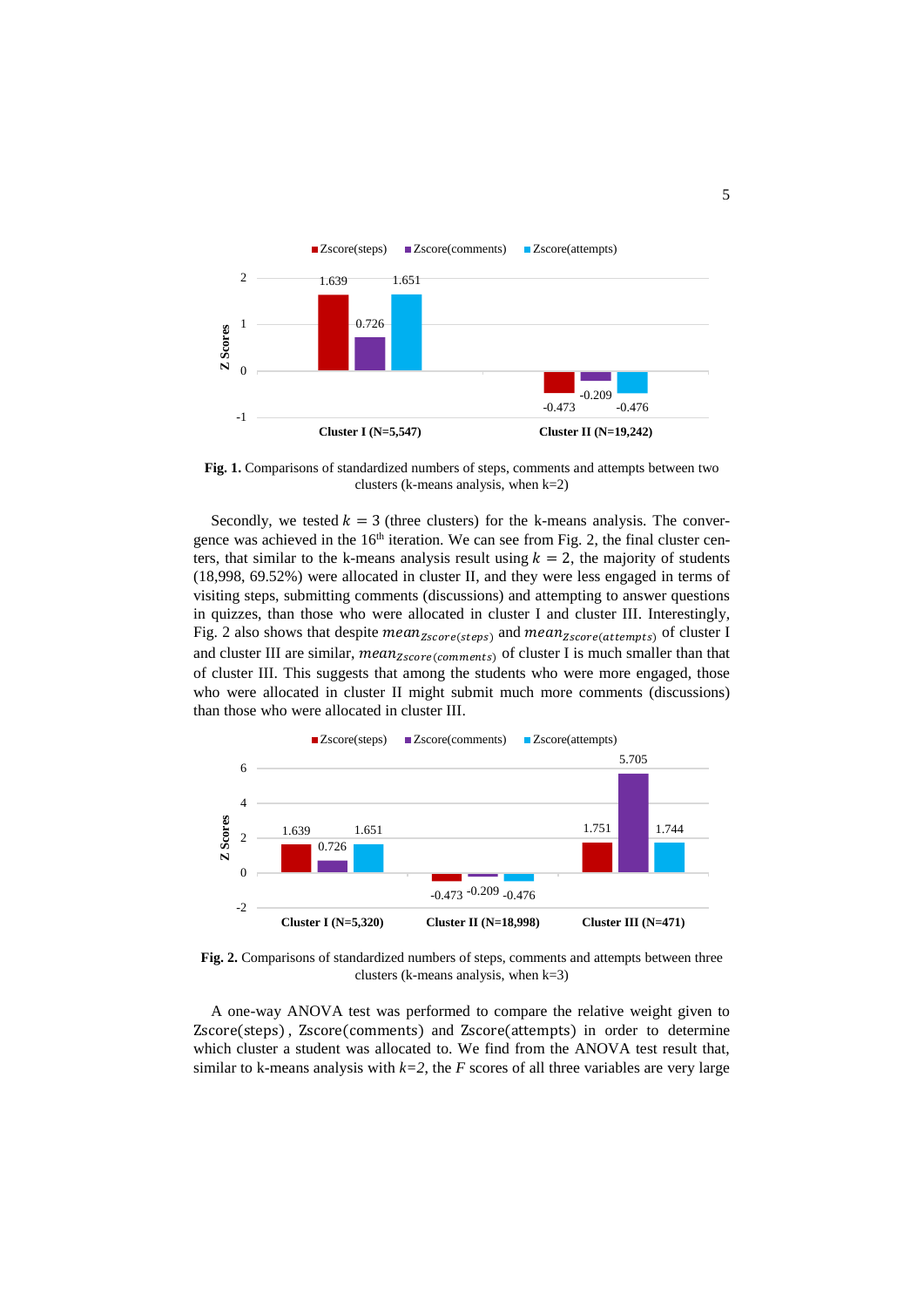$(F_{steps} = 47,865.306; F_{comments} = 24,194.624; F_{attempts} = 43,215.587,$  and their p values are very small ( $p_{steps} < .001$ ,  $p_{comments} < .001$ ,  $p_{attempts} < .001$ ) indicating all these three variables have a statistically significant impact on determining the clustering. Nevertheless, interestingly, with  $k = 2$ ,  $F_{steps}$  and  $F_{attemps}$  are about 22 times of  $F_{comments}$ ; whilst with k = 3,  $F_{steps}$  (47,865.306) and  $F_{attemps}$  (43,215.587) are only about 1.8 times of  $F_{comments}$  (24,194.624). This means that, in comparison to the k-means analysis with  $k = 2$ , Zscore(steps), Zscore(comments) and Zscore(attempts) have relatively more even impact on student clustering.

Thirdly, we tested  $k = 4$  (four clusters) for the k-means analysis. The convergence was achieved in the 18<sup>th</sup> iteration. [Fig. 3](#page-6-0) shows the final cluster centers. Similar to the clustering analysis result using  $k = 2$  and  $k = 3$ , the largest cluster is the one with the less engaged students. For the three clusters with more engaged students, their  $mean_{Zscore(stens)}$  and  $mean_{Zscore(attempts)}$  are similar, whereas  $Zscore(comments)$ of these three clusters are very different. This means that, Zscore(comments) plays a major role of allocating engaged student to different clusters.



<span id="page-6-0"></span>**Fig. 3.** Comparisons of standardized numbers of steps, comments and attempts between four clusters (k-means analysis, where k=4)

A one-way ANOVA test was conducted, indicating, indeed, in opposite of the kmeans analyses results using  $k = 2$  and  $k = 3$ , the Zscore(comments) has stronger impact on determining which cluster a student was allocated to than Zscore(steps) and Zscore(attemps), but not much stronger ( $F_{steps} = 31,478.383$ ;  $F_{comments} =$ 35,541.079;  $F_{attempts} = 27,902.858$ ;  $F_{steps} \approx F_{comments} \approx F_{attempts}$ ), in comparison to the results from k-means analyses with  $k = 2$  and  $k = 3$ . However, the impacts of all Zscore(steps), Zscore(comments) and Zscore(attempts) are significant on determining student clustering ( $p_{steps} < .001$ ,  $p_{comments} < .001$ ,  $p_{attempts} < .001$ ).

We also tested  $k \in \{n | 5 \le n \le 8\}$ . However, the convergence could not be achieved within 20 iterations. Because there are only three variables, i.e. Zscore(steps), Zscore(comments) and Zscore(attempts), we determined that the largest possible number of clusters should be  $k \in \{n | n \leq 2^3 = 8\}$ . Therefore, we decided to discard the options where  $k \geq 5$ .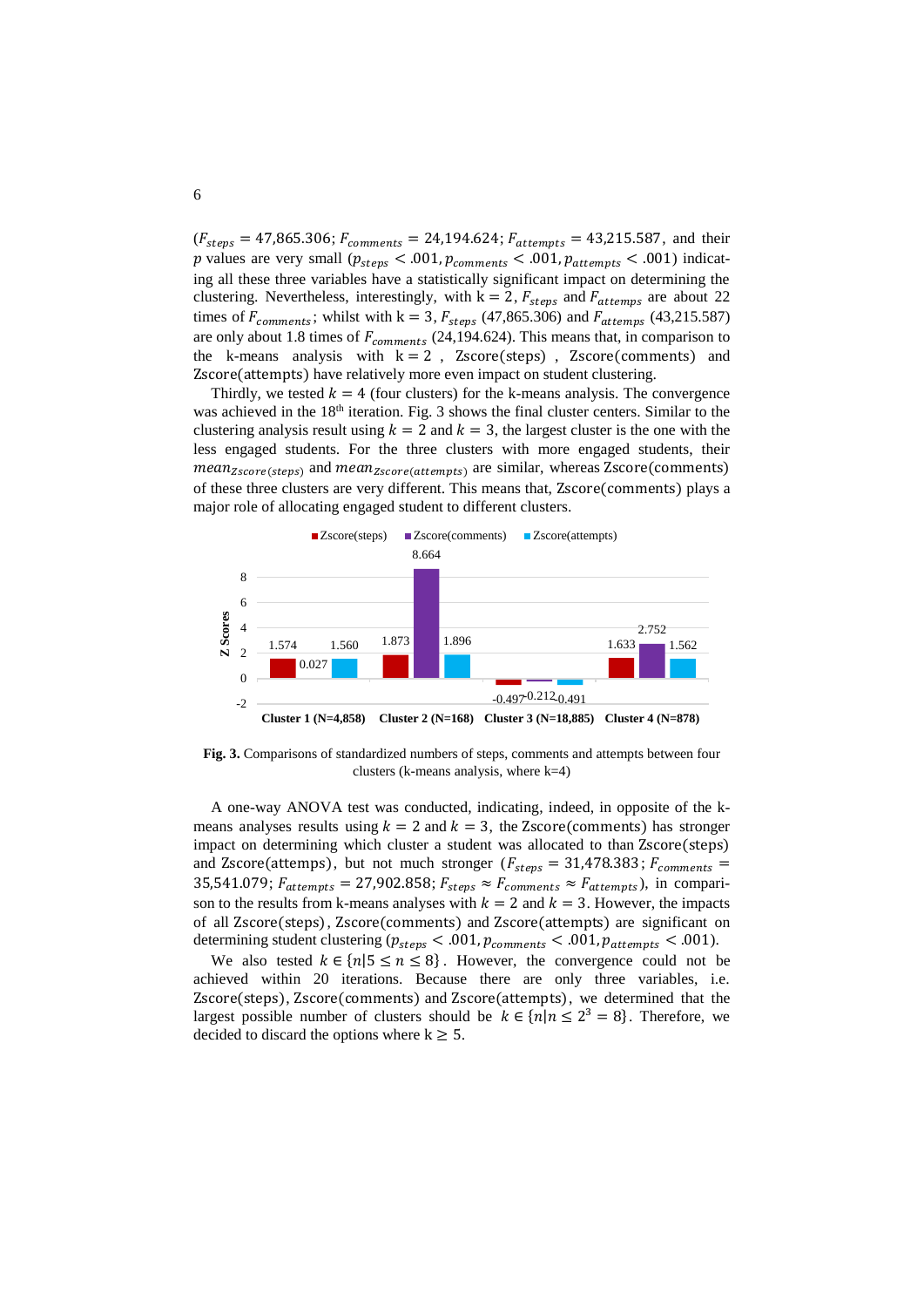Overall, with  $k \in \{n | 2 \le n \le 4\}$ , all k-means analysis results suggest a division between more engaged students and less engaged students; whilst with  $k \in \{3, 4\}$ , the k-means analysis results reveal more information about how the students were engaged in learning. Additionally, we conducted two Tukey's honestly significant difference (HSD) post hoc tests (at 95% Confidence Interval): the first test was to compare the differences of Zscore(steps), Zscore(comments) and Zscore(attempts) between these three clusters under the condition of  $k = 3$  [\(Table 1](#page-7-0) shows the result); the second test was to compare these three variables between four clusters under the condition of  $k = 4$  [\(Table 2](#page-8-0) shows the result). We can see from [Table 1](#page-7-0) that, when  $k =$ 3, all the variables Zscore(steps) , Zscore(comments) and Zscore(attempts) are significantly different ( $p < .001$ ) between these three clusters. However, as shown in [Table 2,](#page-8-0) when  $k = 4$ , whilst Zscore(steps) and Zscore(attempts) are significantly different ( $p < .001$ ) between those four clusters, the Zscore(comments) does not significantly differ from cluster I and cluster IV. Therefore, we determine that only when  $k = 3$ , we can obtain strong and stable clusters.

<span id="page-7-0"></span>

|                       | Cluster<br>Number<br>of Case | Cluster      | Mean<br>Differ- | Std. Error | Sig. | 95% Confidence |          |
|-----------------------|------------------------------|--------------|-----------------|------------|------|----------------|----------|
| Dependent<br>Variable |                              | Number       |                 |            |      | Interval       |          |
|                       |                              | of Case      | ence            |            |      | Lower          | Upper    |
|                       |                              |              |                 |            |      | Bound          | Bound    |
|                       | I                            | $\mathbf{I}$ | $2.094*$        | .007       | .000 | 2.077          | 2.110    |
|                       |                              | Ш            | $-.149*$        | .022       | .000 | $-0.200$       | $-0.098$ |
|                       | $\mathbf{I}$                 | $\mathbf{I}$ | $-2.094*$       | .007       | .000 | $-2.110$       | $-2.077$ |
| Z score (steps)       |                              | Ш            | $-2.243*$       | .021       | .000 | $-2.292$       | $-2.193$ |
|                       | III                          | I            | $.149*$         | .022       | .000 | 0.098          | 0.200    |
|                       |                              | $\mathbf{I}$ | $2.243*$        | .021       | .000 | 2.193          | 2.292    |
|                       | I                            | $\mathbf{I}$ | .429*           | .009       | .000 | 0.408          | 0.450    |
| Z score (comments)    |                              | Ш            | $-5.480*$       | .028       | .000 | $-5.546$       | $-5.414$ |
|                       | П                            | $\mathbf I$  | $-.429*$        | .009       | .000 | $-0.450$       | $-0.408$ |
|                       |                              | Ш            | $-5.909*$       | .027       | .000 | $-5.973$       | $-5.846$ |
|                       | III                          | $\mathbf I$  | 5.480*          | .028       | .000 | 5.414          | 5.546    |
|                       |                              | $\mathbf{I}$ | 5.909*          | .027       | .000 | 5.846          | 5.973    |
| Z score (attempts)    | I                            | $\mathbf{I}$ | $2.070*$        | .007       | .000 | 2.052          | 2.087    |
|                       |                              | Ш            | $-.161*$        | .023       | .000 | $-.214$        | $-.108$  |
|                       | П                            | I            | $-2.070*$       | .007       | .000 | $-2.087$       | $-2.052$ |
|                       |                              | Ш            | $-2.231*$       | .022       | .000 | $-2.283$       | $-2.179$ |
|                       | Ш                            | $\mathbf I$  | $.1613*$        | .023       | .000 | .108           | .214     |
|                       |                              | $\rm II$     | $2.231*$        | .022       | .000 | 2.179          | 2.283    |

**Table 1.** Tukey HSD test result - Multiple Comparisons (**k=3**)

\* . The mean difference is significant at the 0.05 level.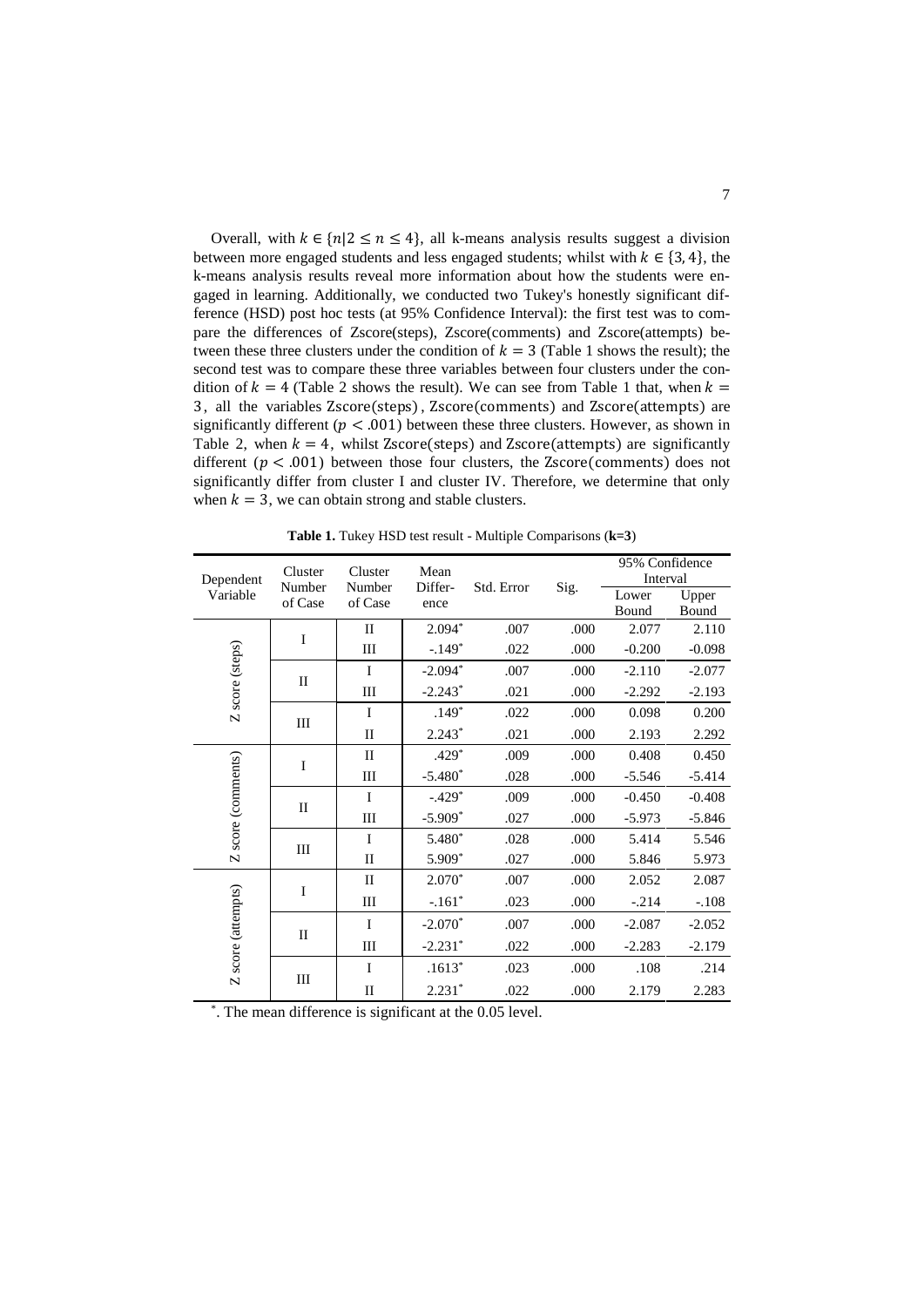<span id="page-8-0"></span>

|                       | Cluster<br>Number<br>of Case | Cluster                | Mean<br>Differ- |            | Sig.  | 95% Confidence   |                  |
|-----------------------|------------------------------|------------------------|-----------------|------------|-------|------------------|------------------|
| Dependent<br>Variable |                              | Number                 |                 | Std. Error |       | Interval         |                  |
|                       |                              | of Case                | ence            |            |       | Lower            | Upper            |
|                       | $\rm I$                      | $\rm II$               | $-.299*$        | .036       | .000  | Bound<br>$-.391$ | Bound<br>$-.207$ |
|                       |                              | III                    | $2.071*$        | .007       | .000  | 2.052            | 2.090            |
|                       |                              | IV                     | $-.059*$        | .017       | .002  | $-.102$          | $-.016$          |
|                       |                              | $\overline{I}$         | $.299*$         | .036       | .000  | .207             | .391             |
| Z score (steps)       | $\rm II$                     | $\rm III$              | $2.370*$        | .035       | .000  | 2.279            | 2.461            |
|                       |                              | IV                     | $.240*$         | .038       | .000  | .141             | .338             |
|                       |                              | $\bar{\rm I}$          | $-2.071*$       | .007       | .000  | $-2.090$         | $-2.052$         |
|                       | Ш                            | $\mathbf{I}\mathbf{I}$ | $-2.370*$       | .035       | .000  | $-2.461$         | $-2.279$         |
|                       |                              | IV                     | $-2.130*$       | .016       | .000  | $-2.171$         | $-2.090$         |
|                       |                              | I                      | $.059*$         | .017       | .002  | .016             | .102             |
|                       | IV                           | $\mathbf{I}$           | $-.240*$        | .038       | .000  | $-.338$          | $-.141$          |
|                       |                              | III                    | $2.130*$        | .016       | .000  | 2.090            | 2.171            |
|                       |                              | $\rm II$               | $-8.636*$       | .034       | .000  | $-8.724$         | $-8.549$         |
|                       | I                            | $III$                  | $.239*$         | .007       | .000  | .221             | .257             |
|                       |                              | IV                     | $-2.725*$       | .016       | .000  | $-2.766$         | $-2.684$         |
|                       |                              | I                      | $8.636*$        | .034       | .000  | 8.549            | 8.724            |
|                       | $\rm II$                     | III                    | 8.876*          | .034       | .000  | 8.789            | 8.962            |
| Z score (comments)    |                              | IV                     | $5.911*$        | .037       | .000  | 5.817            | 6.005            |
|                       |                              | I                      | $-.239*$        | .007       | .000  | $-.257$          | $-.221$          |
|                       | III                          | $\mathbf I$            | $-8.876*$       | .033       | .000  | $-8.962$         | $-8.789$         |
|                       |                              | IV                     | $-2.964*$       | .015       | .000  | $-3.003$         | $-2.926$         |
|                       | IV                           | $\mathbf I$            | $2.725*$        | .016       | .000  | 2.684            | 2.766            |
|                       |                              | $\mathbf{I}$           | $-5.911*$       | .037       | .000  | $-6.005$         | $-5.817$         |
|                       |                              | Ш                      | $2.964*$        | .015       | .000  | 2.926            | 3.003            |
|                       | $\rm I$                      | $\mathbf{I}$           | $-.336*$        | .038       | .000  | $-.432$          | $-.240$          |
|                       |                              | III                    | $2.051*$        | .008       | .000  | 2.032            | 2.071            |
|                       |                              | IV                     | $-.002$         | .018       | 1.000 | $-.047$          | .043             |
|                       | $\rm II$                     | $\rm I$                | $.336*$         | .038       | .000  | .240             | .432             |
| Z score (attempts)    |                              | III                    | 2.387*          | .037       | .000  | 2.292            | 2.483            |
|                       |                              | IV                     | $.334*$         | .040       | .000  | .231             | .438             |
|                       |                              | I                      | $-2.051*$       | $.008$     | .000  | $-2.071$         | $-2.032$         |
|                       | Ш                            | $\overline{\rm II}$    | $-2.387*$       | .037       | .000  | $-2.483$         | $-2.292$         |
|                       |                              | IV                     | $-2.053*$       | .017       | .000  | $-2.095$         | $-2.011$         |
|                       | IV                           | $\mathbf I$            | .002            | .018       | 1.000 | $-.043$          | .047             |
|                       |                              | $\mathbf{I}$           | $-.334*$        | .040       | .000  | $-.438$          | $-.231$          |
|                       |                              | III                    | $2.053*$        | .017       | .000  | 2.011            | 2.095            |
|                       |                              |                        |                 |            |       |                  |                  |

**Table 2.** Tukey HSD test result - Multiple Comparisons (**k=4**)

\* . The mean difference is significant at the 0.05 level.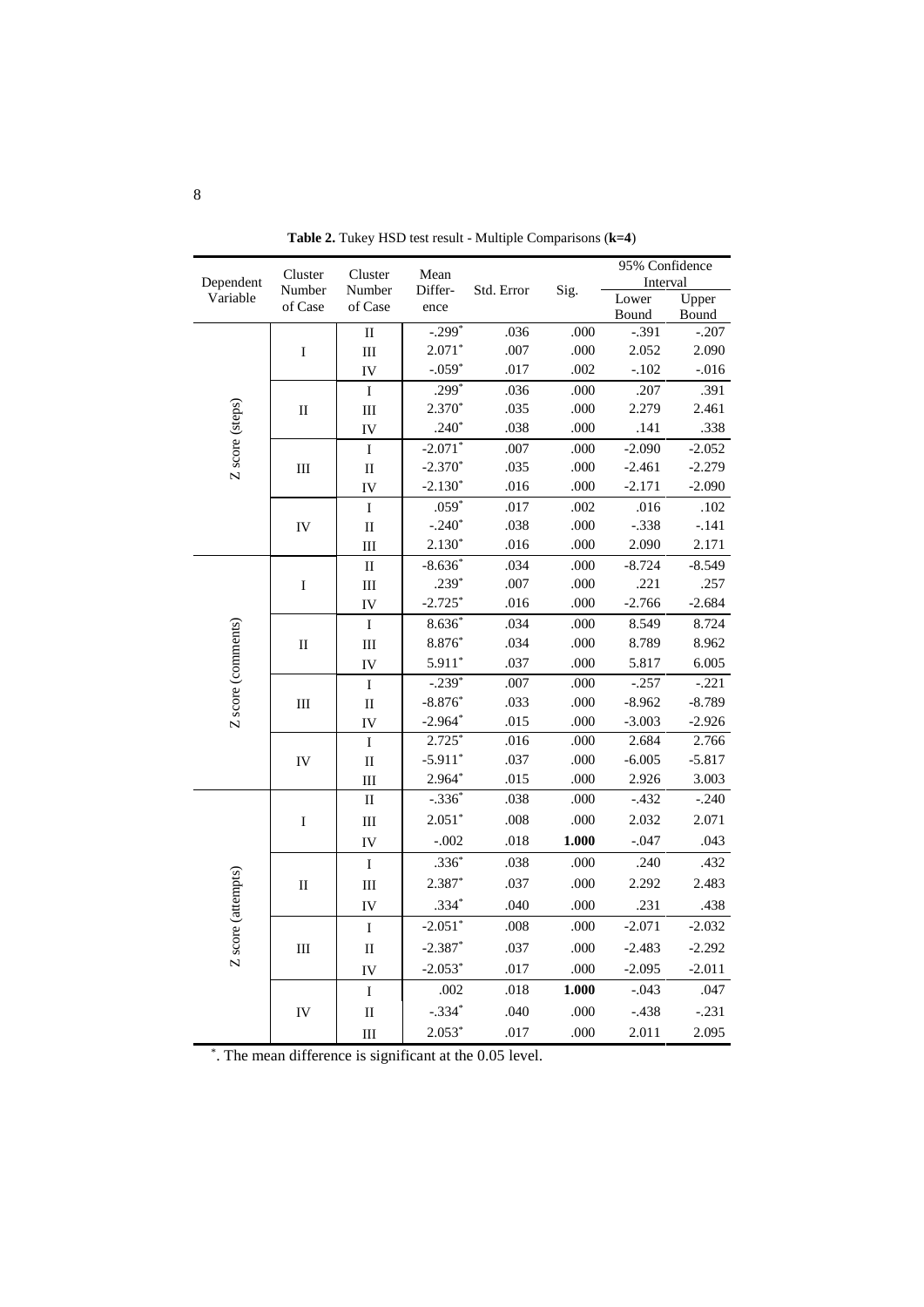#### **4.2 Comparisons between Clusters**

[Table 3](#page-9-0) summarizes descriptive statistics of steps, comments and attempts of these three clusters. Cluster II has the most students i.e. 18,998, followed by Cluster I with 5,320 students; whilst Cluster III is the least represented, with only 471 students.

<span id="page-9-0"></span>

|              |                 | N      | Min            | <b>Max</b>     | <b>Median</b> | Mean  | <b>SD</b> |
|--------------|-----------------|--------|----------------|----------------|---------------|-------|-----------|
| Cluster      | <b>Steps</b>    | 5,320  | 6              | 6              | 74            | 64.95 | 12.241    |
|              | Comments        | 5,320  | $\theta$       | $\overline{0}$ |               | 3.81  | 5.403     |
|              | Attempts        | 5,320  | $\overline{0}$ | $\theta$       | 23            | 22.79 | 7.228     |
| Cluster<br>ᆸ | <b>Steps</b>    | 18,998 |                |                | 10            | 12.34 | 11.147    |
|              | Comments        | 18,998 | $\theta$       | $\theta$       | $\Omega$      | .75   | 2.023     |
|              | Attempts        | 18,998 | $\overline{0}$ | $\overline{0}$ | $\theta$      | 2.21  | 3.618     |
| Cluster<br>目 | <b>Steps</b>    | 471    | 20             | 20             | 74            | 68.69 | 11.373    |
|              | Comments        | 471    | 24             | 24             | 36            | 42.78 | 20.198    |
|              | <b>Attempts</b> | 471    | 5              | 5              | 25            | 24.39 | 6.446     |

**Table 3.** Descriptive Statistics of Steps, Comments and Attempts of three clusters

#### **The 1 st Dimension – Learning: Step Visits and Completion Rate**

In Cluster I (5,320 students), a very large amount of the students visited a large percentage of steps. In particular, more than half, i.e., 3,079 (57.88%) students visited more than 90% of the steps; 5,278 (99.21%) students visited more than half, i.e., 50% of the steps. Although very few, there were still some, i.e., 2 (0.04%) students visited less than 10% of the steps; and 5 (0.09%) students visited 10%  $\sim$  20% of the steps. Nevertheless, the smallest percentage of steps visited by the students was 8.0% (6 steps), and there were 912 (17.14%) students who visited all, i.e., 100%, of the steps. In terms of completion rate, 4,920 (92.48%) students marked more than 90% of the steps they visited as 'complete', by clicking on the button "Mark as complete". There wasn't any student who did not mark any step that they visited.

In Cluster II (18,998 students), a very large amount of the students visited only a very small percentage of steps, and the more percentage of the steps, the fewer the students. In particular, 8,032 (42.28%) students visited less than 10% of the steps; 4,231 (22.27%) students visited 10% ~ 20% of the steps; 3,393 (17.86%) students visited  $20\% \sim 30\%; 1,789 \ (9.42\%)$  students visited  $30\% \sim 40\%;$  and  $1,087 \ (5.72\%)$ students visited 40%  $\sim$  50%. In total, 18,532 (97.55%) students visited less than 50% of the steps. However, there were  $9(0.05%)$  students visited more than 90% of the steps, and 31 (0.16%) students visited 80%  $\sim$  90%. Nevertheless, the largest percentage of the steps visited was 94.67% (71 steps), i.e., there wasn't any student who visited all the steps. Regarding the completion rate, 5,493 (28.91%) students marked less than 10% of the steps that they visited as 'complete', and 5,702 (30.01%) students marked more than 90% of the steps that they visited as 'complete'. 11,845 (62.35%) students marked more than 50% of the steps they visited as 'complete'. Comparing to 'visit rate', the completion rate was very high. Interestingly, albeit 5,339 (28.10%)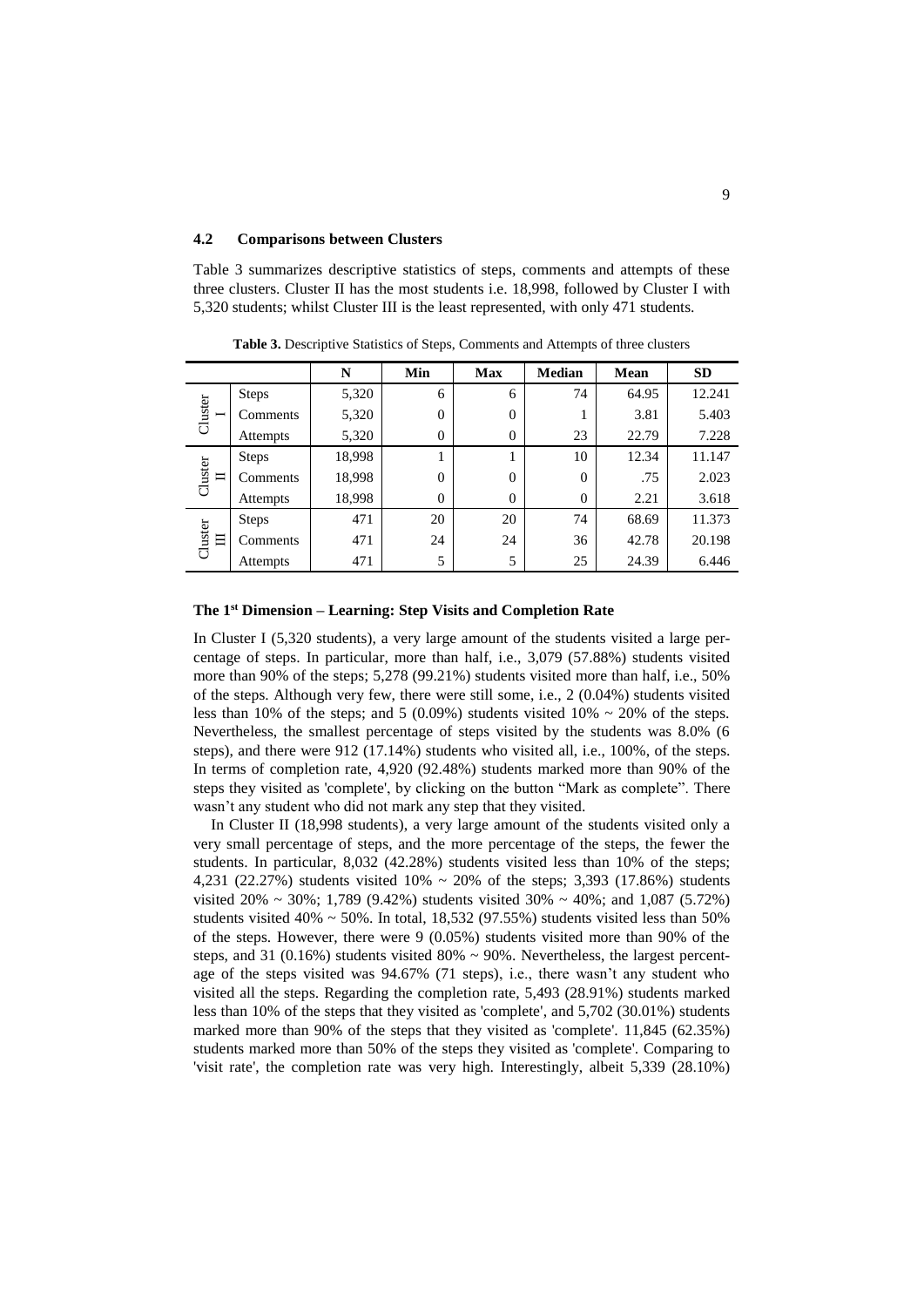students did not mark any step that they visited as 'complete', there were still 1,541 (8.11%) students who marked all the steps that they visited as 'complete'.

In Cluster III (471 students), similar to Cluster I, a very large number of students visited a large percentage of steps. In particular, 332 (70.49%) students visited more than 90% of the steps; 53 (11.25%) students visited 80% ~ 90%; 30 (6.37%) students visited 70%  $\sim$  80%. Interestingly, only 1 (0.21%) student visited 20%  $\sim$  30% of the steps, and only 1 (0.21%) student visited  $10\% \sim 20\%$ . Surprisingly, no student visited less than 10% of the steps. Regarding completion rate, surprisingly, 457 (97.03%) students marked more than 90% of the steps they visited as 'complete'; 295 (62.63%) students marked all of the steps that they visited as 'complete'; apart from only 1 (0.21%) student marking only 13.51% of the steps as 'complete', all the rest, 471 (99.79%) students, marked more than 70% steps as 'complete'. The completion rate in Cluster III was surprisingly very high.

[Fig. 4](#page-10-0) compares the percentage of steps visited by students for these three clusters. Cluster I and Cluster III are similar – the larger the percentage of the step being visited, the more the students; whereas Cluster II shows an opposite trend. A Kruskal-Wallis H test was conducted. The result shows that there is a statistically significant difference in the number of steps being visited between these three clusters,  $\chi^2(2)$  = 1,318,881.844,  $p < .001$ , with a mean rank correct answers rate of 21,773.63 for Cluster I, 9,520.72 for Cluster II, and 22,397.58 for Cluster III. Further Mann-Whitney U tests show that there are statistically significant differences between Cluster I and Cluster II ( $Z = -111.106$ ,  $U = 365.933.5,796$ ,  $p < .001$ ), between Cluster I and Cluster III ( $Z = -8.086$ ,  $U = 978,445.5$ ,  $p = < .001$ ), and between Cluster II and Cluster III ( $Z = -36.97$ ,  $U = 37,226$ ,  $p < .001$ ).



**Percentage of steps visited by students out of all the steps in the MOOC**

<span id="page-10-0"></span>**Fig. 4.** Comparison of the number of steps visited by students between three clusters

[Fig. 5](#page-11-0) shows comparisons of the completion rate between clusters. Again, Cluster I and Cluster III share a similar trend, whilst Cluster II is very different from Cluster I and Cluster II. A Kruskal-Wallis H test was performed to examine these differences. The result shows that there is a statistically significant difference in completion rate between these three clusters,  $\chi^2(2) = 8,461.923$ ,  $p < .001$ , with a mean rank correct answers rate of 19,830.14 for Cluster I, 10,106.02 for Cluster II, and 20,741.28 for Cluster III. Further Mann-Whitney U tests show statistically significant differences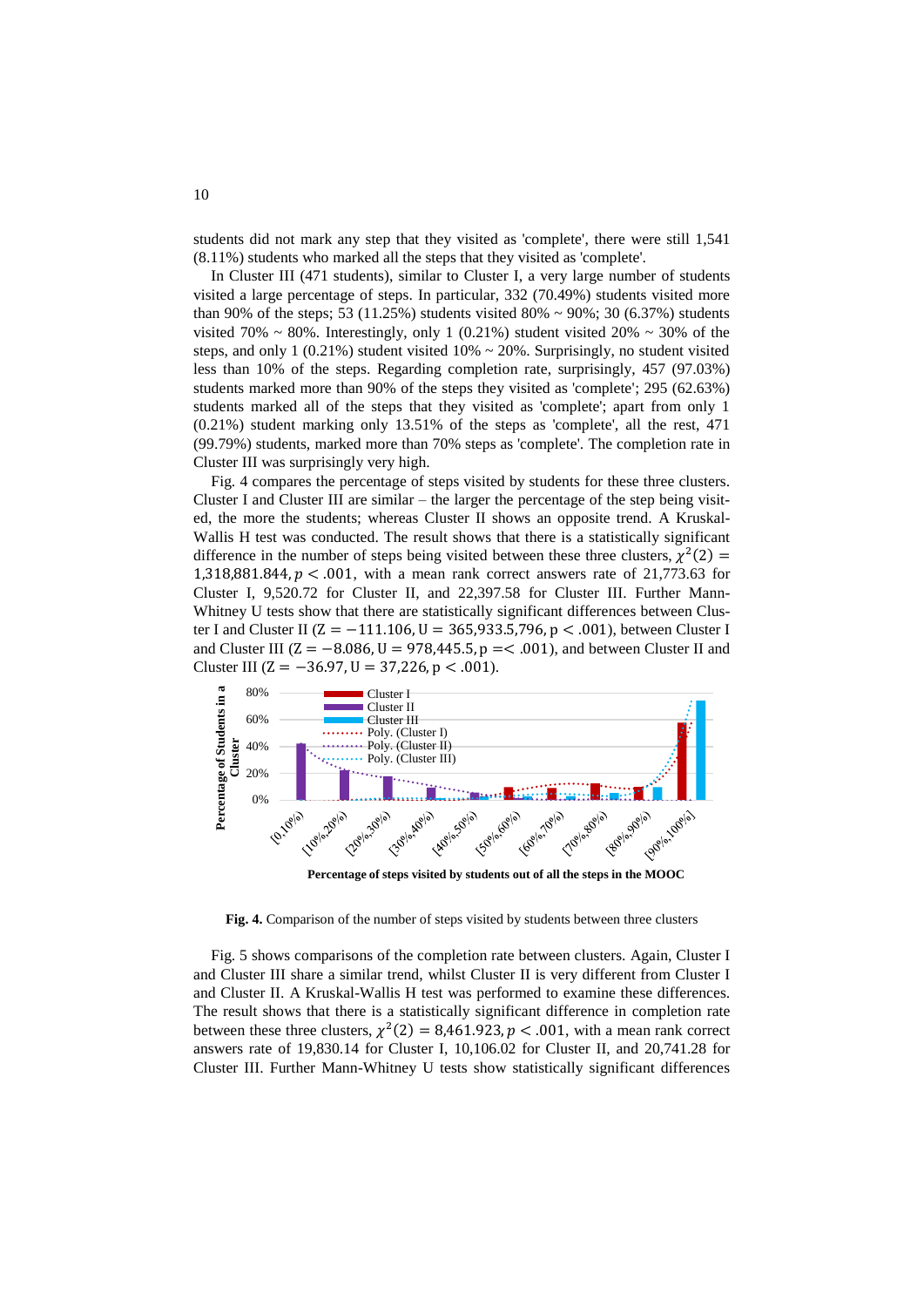between Cluster I and Cluster II ( $Z = -88.502$ ,  $U = 10,796,504$ ,  $p < .001$ ), between Cluster I and Cluster III ( $Z = -5.635$ ,  $U = 1,069,606$ ,  $p < .001$ ), and between Cluster II and Cluster III (Z =  $-31.447$ , U = 726,183, p < .001).



**Fig. 5.** Comparison of completion rate between three clusters

### <span id="page-11-0"></span>**The 2nd Dimension – Social: Comments and** '**Likes**'**.**

In Cluster I (5,320 students), 2,959 (55.62%) students submitted at least one comment; they submitted 20,254 comments in total, with an average of 6.84, standard deviation of 5.63, and median of 5. Overall (all 5,320 students together), the average number of comments was 3.81 with standard deviation of 5.40. The median number of comments was 1. There were 26 students who submitted the largest number of comments, i.e., 23. Regarding 'likes', all those 2,959 students, who submitted at least one comment, received 30,044 'likes', in total. The average number of 'likes' was 10.15 with standard deviation of 12.34. The median number of 'likes' was 5. There were 409 students who submitted at least one comments but did not receive any 'likes'. The most popular student received the largest number, 81, of 'likes'.

In Cluster II (18,998 students), only 5,007 (26.36%) students submitted at least one comment; they submitted 14,318 comments in total, with an average of 2.86, standard deviation of 3.08, and median of 2. Overall (all 18,998 students together), the average number of comments was 0.75 with standard deviation of 2.02. The median number of comments was 0. There was 1 student who submitted the largest number of comments, i.e., 26. Regarding 'likes', all those 5,007 students, who submitted at least one comment, received 14,979 'likes', in total. The average number of 'likes' was 2.99 with standard deviation of 5.43. The median number of 'likes' was 1. There were 1,773 students who submitted at least one comments but did not receive any 'likes'. The most popular student received the largest number, 86, of 'likes'.

In Cluster III (471 students), all (100%) students submitted comments: 20,151 in total, with an average of 42.78, standard deviation of 20.20, and median of 36. 24 students submitted the smallest number, 24, of comments. One student submitted the largest number, 179, of comments. Regarding 'likes', in total, they received 30,164 'likes'. The average number of 'likes' was 64.04 with standard deviation of 50.38. The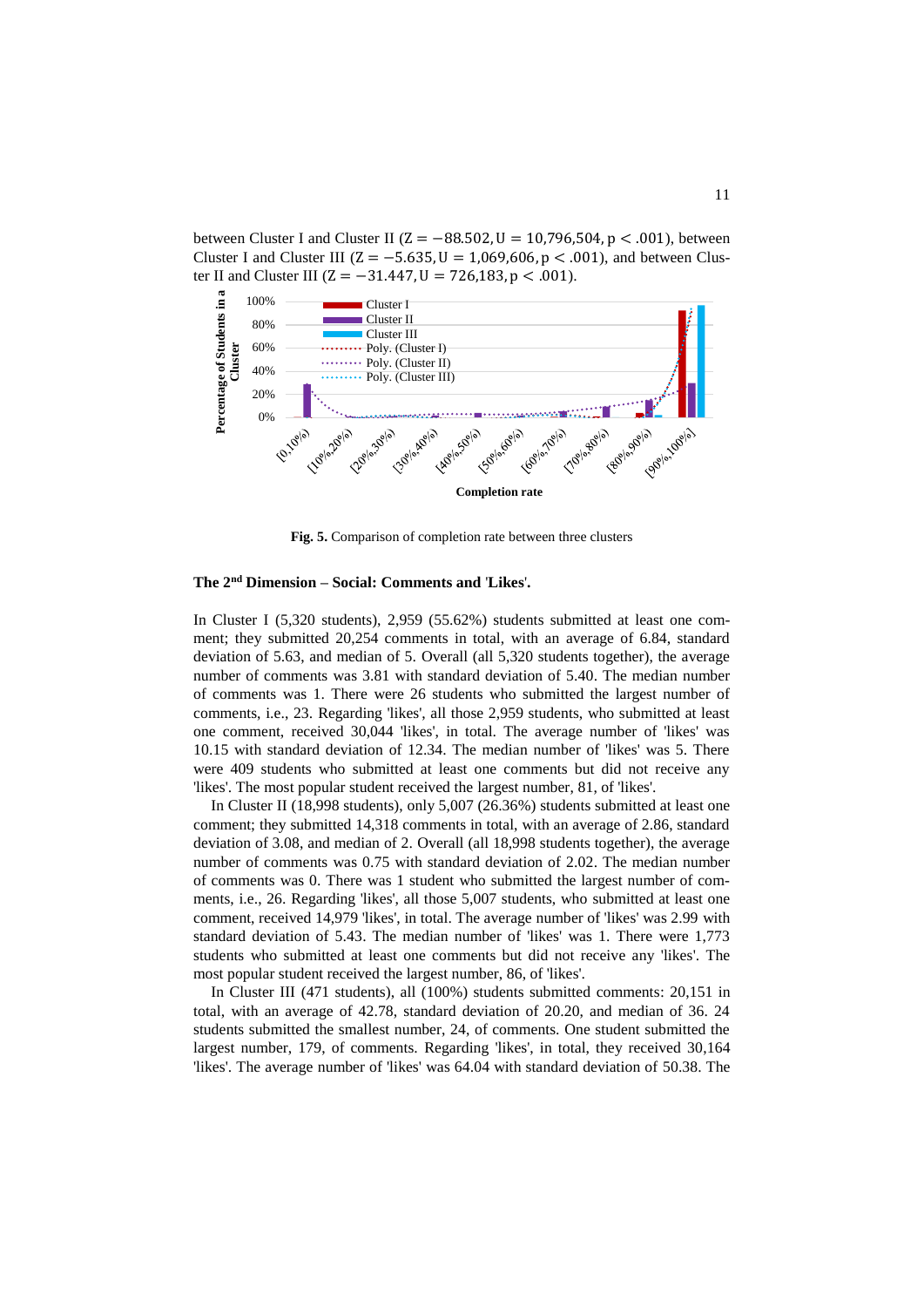median number of 'likes' was 52. Only 1 student did not receive any 'likes'. The most popular student received the largest number, 441, of 'likes'.

[Fig.](#page-12-0) 6 (left) compares the percentage of students submitting comments in the three clusters. Cluster I and Cluster II are similar– a very large percentage of students submitted very few comments; although a larger percentage of students did not submit any comments in Custer II. As for Cluster III, the peak appears between 20 and 30, and no student submitted less than 24 comments, which is very different from Cluster I and Cluster II. A Kruskal-Wallis H test shows a statistically significant difference in the number of comments submitted by the students between these three clusters,  $\chi^2(2) = 4.168.348$ ,  $p < .001$ , with a mean rank correct answers rate of 15,605 for Cluster I, 11,194.54 for Cluster II, and 24,553.76 for Cluster III. Mann-Whitney U test results show statistically significant differences between Cluster I and Cluster II  $(Z = -48.616, U = 322,02,216, p < .001)$ , between Cluster I and Cluster III (Z =  $-37.337$ ,  $U = 0$ ,  $p < .001$ ), and between Cluster II and Cluster III ( Z =  $-46.886$ , U = 112, p < .001). Interestingly, the Mann-Whitney U test for Cluster I and Cluster II results is  $U = 0$ . Thus, all the students in Cluster III submitted more comments than any students in Cluster I.



<span id="page-12-0"></span>**Fig. 6.** Comparison of the number of comments (on the left) and 'likes' (on the right) vs the percentage of students between three clusters

[Fig.](#page-12-0) 6 (right) shows the comparison of the number of 'likes' received by certain percentage of students between three clusters. Similar to the comparison of the number of comments, Cluster I and Cluster II share similar trend, but Cluster III has a very different trend: the peak of Cluster I and Cluster II appear in the very left end of the horizontal axis i.e. the majority of students in Cluster I and Cluster II received very few, if not zero, comments; whereas Cluster III has a peak at around 30 'likes'.

#### **The 3rd Dimension – Assessment: Attempts and Correct Answers Rate.**

In Cluster I (5,320 students), only 51 (0.96%) students did not attempt to answer any question; the majority of 5,269 (99.04%) students attempted between 2 and 88 times answering questions. Overall (all 5,320 students together), the average number of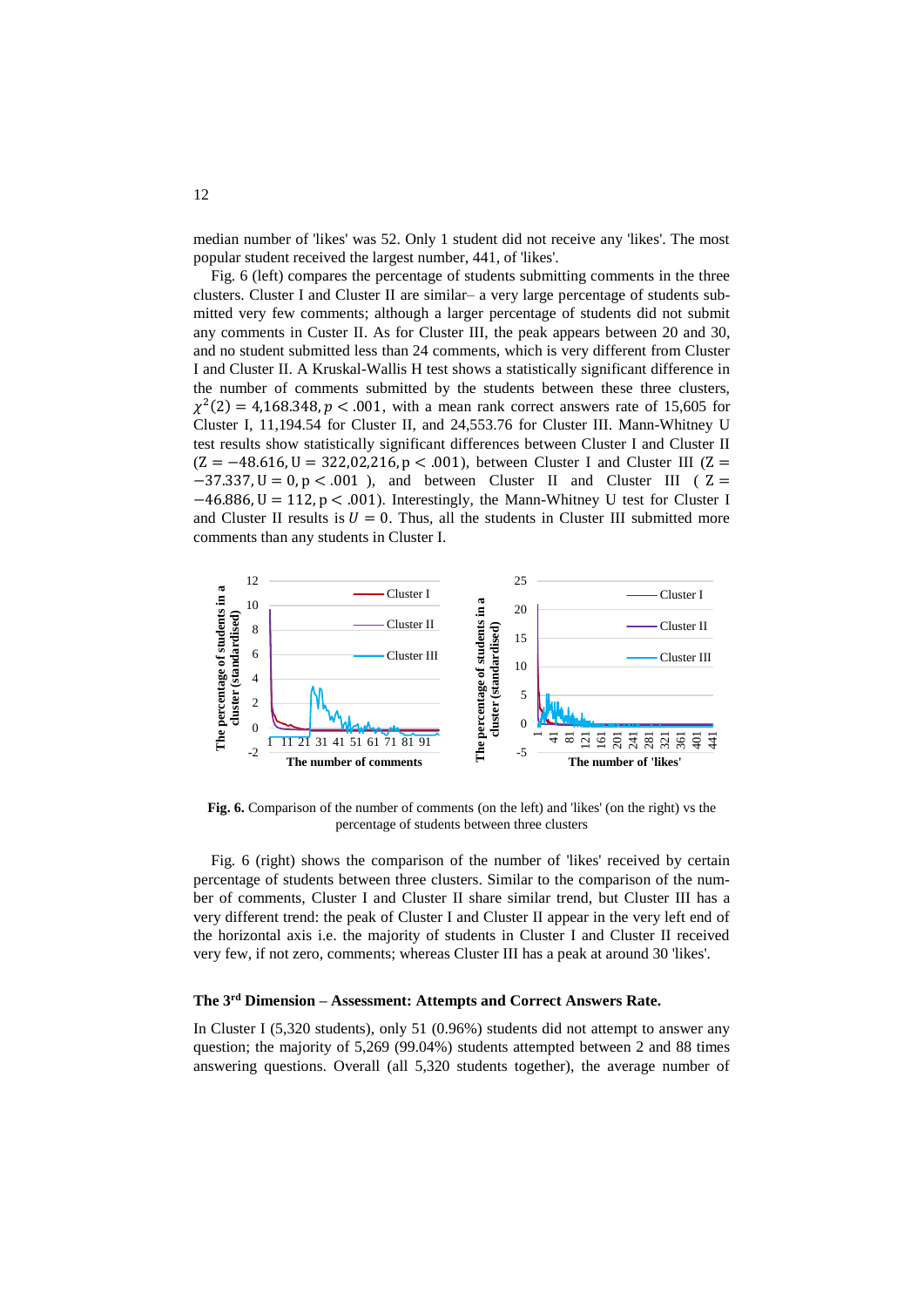attempts was 22.79 with standard deviation of 7.23. The median number of attempts was 23. Regarding the correct answers rate, all those 5,269 students who attempted answering questions correctly answered at least one question. The average correct answers rate was 72.48% with standard deviation of 11.15%. The median correct answers rate was 71.42%, and the lowest correct answers rate was 9.52%. Gratifyingly, 43 (0.82%) students' correct answers rate was 100%.

In Cluster II (18,998 students), 13,477 (70.94%) of them did not attempt to answer any question, and the rest 5,521 (29.06%) attempted to answer at least one question. Overall (all 18,998 students together), the average number of attempts was 2.21 with standard deviation of 3.62, but the median number of attempts was 0. In terms of the correct answers rate, among those 5,521 (29.06%) students who attempted at least once to answer a question, only 14 (0.25%) of them did not correctly answered any question, even though they attempted between 1 and 6 (mean= $1.86$ , SD= $1.61$ ) times to answer a question. Excluding those 13,477 students who did not attempted to answer any questions, the overall average correct answers rate was 67.84% with standard deviation of 14.52%; and the median correct answers rate was 62.50%. Surprisingly, there were 372 (6.74%) students whose answer was 100% correct.

In Cluster III (471 students), every student attempted at least 5 times to answer a question. The maximum number of attempts was 45, the median was 25. The average number of attempts was 24.39 with standard deviation of 6.45. With regards to correct answers rate, the lowest correct answers rate was 43.75%, the median was 74.07%. Overall, the average correct answers rate was 73.67% with standard deviation of 10.06%. However, only 2 (0.42%) students' correct answers rate was 100%.

The 100% stacked column chart [\(Fig. 7](#page-13-0) left) suggests that the pattern of attempting answering questions between three clusters are very different: the majority of students (13,477; 70.94%) in Cluster II did not attempted to answer any question; whilst almost all the students in Cluster I (5,269; 99.04%) and Cluster III (471; 100%) had attempted answering questions. A Kruskal-Wallis H test shows a statistically significant difference in the number of attempts between these three clusters,  $\chi^2(2)$  = 15,326,  $p < .001$ , with a mean rank attempts of 21,678.18 for Cluster I, 9,552.93 for Cluster II, and 22,176.74 for Cluster III. Further Mann-Whitney U tests show statistically significant differences between Cluster I and Cluster II ( $Z = -120.445$ ,  $U =$ 949,826.5, p < .001), between Cluster I and Cluster III (  $Z = -5.709$ , U 1,054,516, p < .001), between Cluster II and Cluster III ( $Z = -44.784$ , U  $965,172.5, p < .001$ ).



<span id="page-13-0"></span>**Fig. 7.** Comparisons of numbers of attempts (left); correct answers rates (right)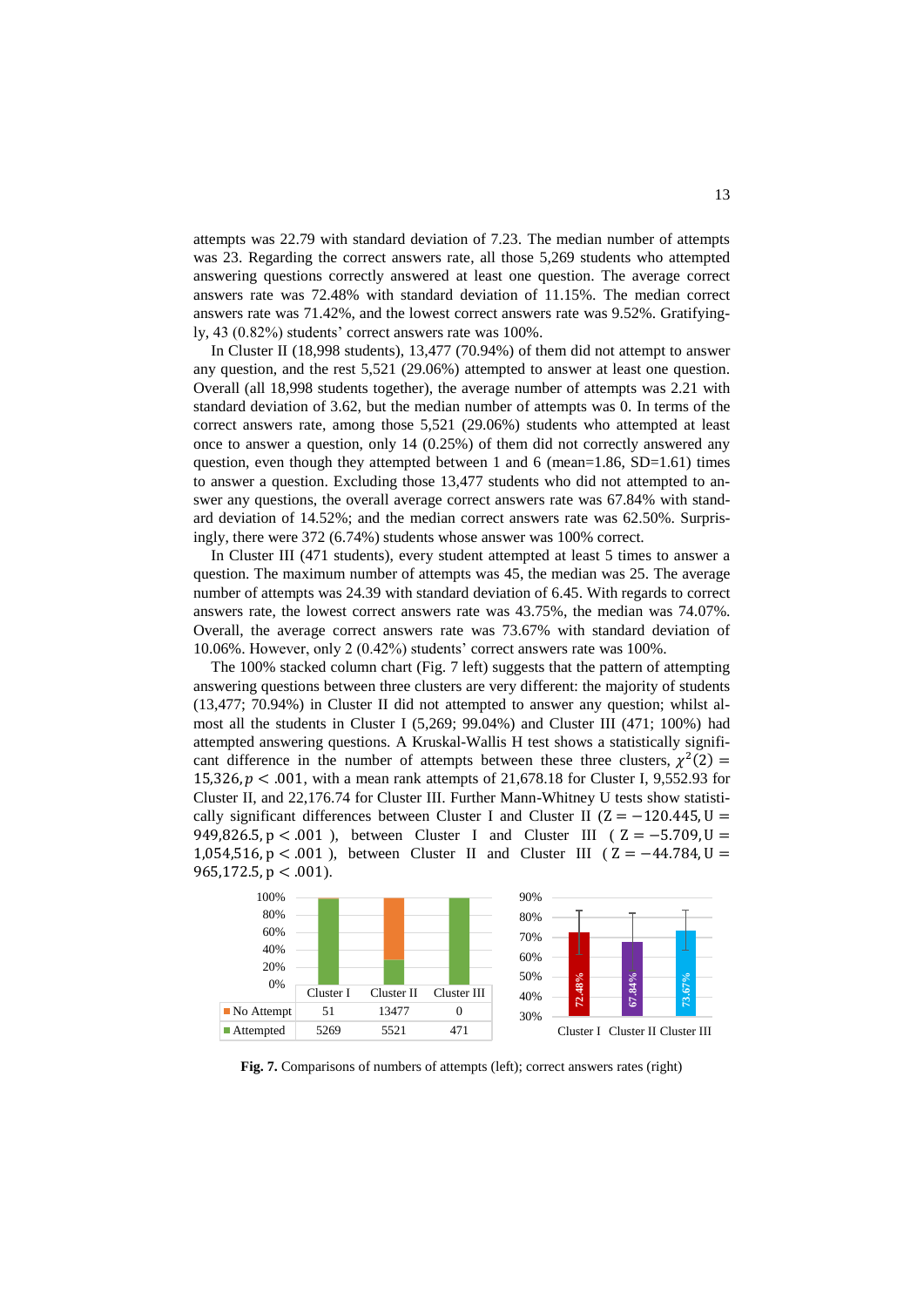Although the mean correct answers rates of these three clusters are similar, as shown in **Error! Reference source not found.** on the right, a Kruskal-Wallis H test shows that there is a statistically significant difference in correct answers rate between these three clusters,  $\chi^2(2) = 499.995$ ,  $p < .001$ , with a mean rank correct answers rate of 6,268.20 for Cluster I, 4,939.29 for Cluster II, and 6,610.90 for Cluster III. Further Mann-Whitney U tests show statistically significant differences between Cluster I and Cluster II ( $Z = -21.323$ ,  $U = 11,113,796$ ,  $p < .001$ ), between Cluster I and Cluster III ( $Z = -2.148$ ,  $U = 1,166,974.5$ ,  $p = .032 < .05$ ), and between Cluster II and Cluster III ( $Z = -10.894$ ,  $U = 912,535.5$ ,  $p < .001$ ).

### **5 Discussions and Conclusions**

In this study, we firstly defined three-dimensional metrics to measure engagement patterns. The *fundamental* (and, arguably, comprehensive) *dimensions include learning*, *social* and *assessment*. We then employed *k-means analysis* to cluster students based on the metrics. Our clustering and validation approach resulted in very strong and stable three clusters. We further applied statistical models to explore the differences of engagement patterns between these three clusters, in three dimensions, from the point of view of six aspects:

- *1. Learning (the 1st dimension)*
	- a. the number of steps visited by students (determining aspect)
	- b. completion rate (performance aspect)
- *2. Social (the 2nd dimension)*
	- a. the number of comments submitted by students (determining aspect)
	- b. the number of 'likes' received by the students (performance aspect)
- *3. Assessment (the 3rd dimension)*
	- a. the number of attempts to answer questions in quizzes (determining aspect) b. correct answers rate (performance aspect)

The statistical analysis further supported that our clustering results were very strong and stable, as all three dimensions defined in the metrics (determining facts) had statistically significant impact on determining clusters, with very large *F* values, at a *p<.001* level. Moreover, all the above three performance aspects were statistically significantly different between those three clusters. This allowed exploring in depth how students were engaged in learning in the MOOC.

Students in Cluster II were the least engaged: they visited the least *steps*, attempted the least questions, submitted the least comments. The disengagement could predict poor performance, i.e., their completion rate, 'likes', and correct answers rate were the lowest in comparison with students in the other two clusters. Unfortunately, the least engaged students represented the largest share of the cohort – one of the issues in MOOCs in general. Cluster I and Cluster III represented engaged students yet in different ways. Students in Cluster I and Cluster III shared similar trend when comparing the above six aspects, but we did find statistically significant differences at a *p<.001* level. However, *U* values from Mann-Whitney U tests suggested that social dimen